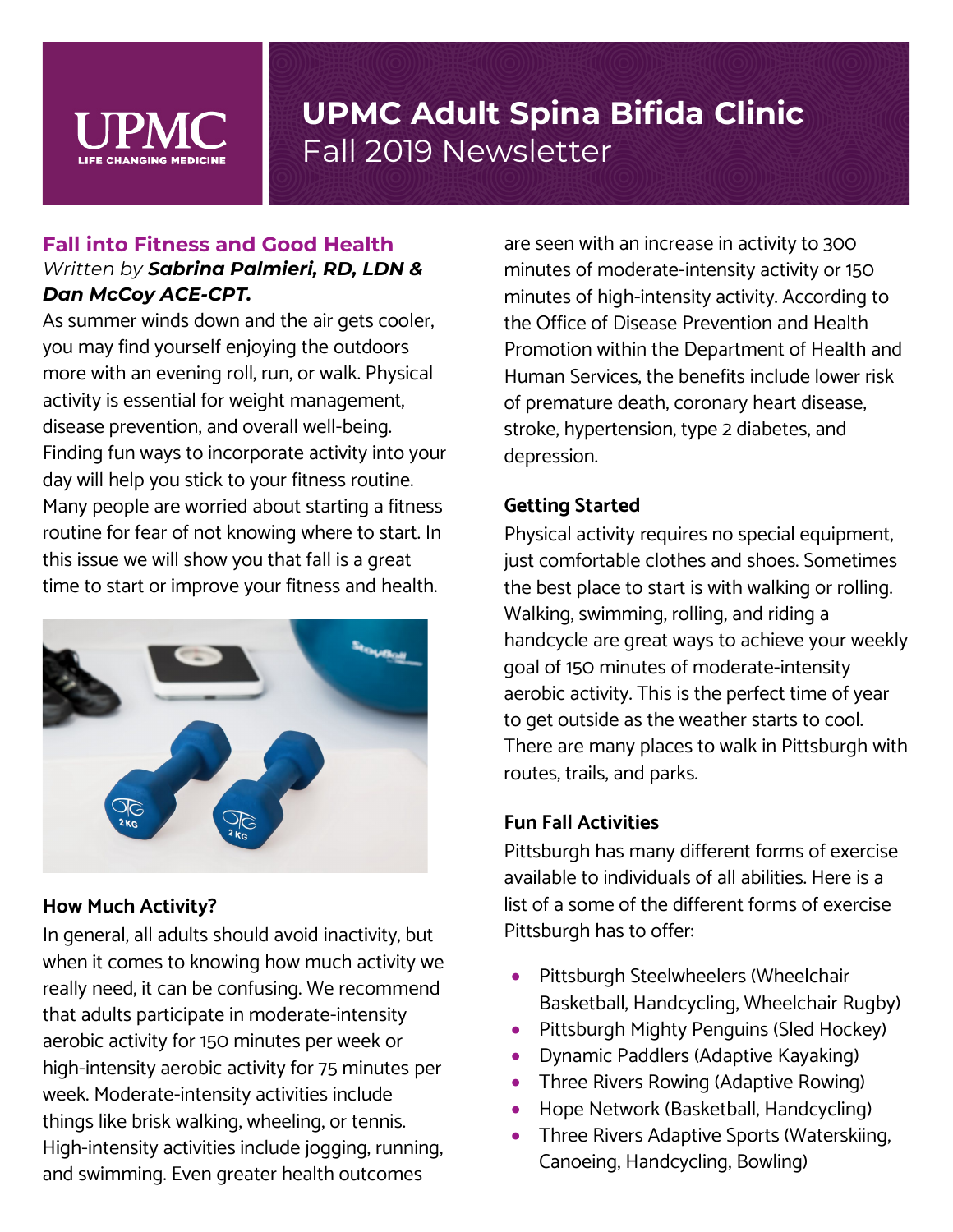

#### **Fueling for Fitness**

Regardless of the type of physical activity you plan to participate in, staying hydrated and fueling properly is essential. In early fall, the weather can still be hot and humid. Be sure to bring water with you while you're exercising if the temperatures are high.



Eating balanced meals before and after your activities ensures you will be adequately fueled. Balanced meals include an appropriate portion of carbohydrates, protein, and fat. If you plan to be out for an all-day trip, be sure to pack plenty of snacks. Here's a recipe for some healthy, portable energy snacks:

#### **Pumpkin Cranberry Energy Bites**

#### Recipe by Alex Caspero

#### **Ingredients:**

- 2 cups instant or rolled oats
- 1/3 cup dried cranberries
- 1/2 cup pepitas (shelled pumpkin seeds)
- 3/4 teaspoon ground cinnamon
- 1/4 teaspoon nutmeg
- 1/4 teaspoon ground ginger
- 1/8 teaspoon salt
- 1/3 cup peanut butter
- 1/3 cup honey
- 2 tablespoons pumpkin puree
- 1/3 cup chocolate chips

#### **Instructions:**

- **1.** Place oats, cranberries, pepitas, cinnamon, nutmeg, ginger and salt in a large bowl.
- **2.** Whisk together the peanut butter, honey and pumpkin puree. If the mixture is thick and not pourable, then microwave the mixture for 20- 30 seconds. A softer mixture will make it easier to mix together.
- **3.** Pour the honey mixture into the oats and stir until combined. Gently fold in the chocolate chips.
- **4.** Scoop the mixture into small bowls (I used this 1 tablespoon scoop) and place on a baking sheet lined with parchment paper.
- **5.** Continue with the rest of the mixture, then place the baking sheet in the fridge or freezer until hardened.

**For more about this recipe, please visit: [DelishKnowledge.com/Pumpkin-Cranberry-](https://www.delishknowledge.com/pumpkin-cranberry-energy-bites/)[Energy-Bites](https://www.delishknowledge.com/pumpkin-cranberry-energy-bites/)**

#### **Fall Cooking at its Best**  *Written by Sara Izzo*

One of the pleasantries I often look back on are the many days I spent in the kitchen watching my grandfather cook meals for the family. I usually found my use sitting on the high chair watching him using sharp knives and flame throwing gas stoves and doing magical motions with his hands, mixing all kinds of colorful spices.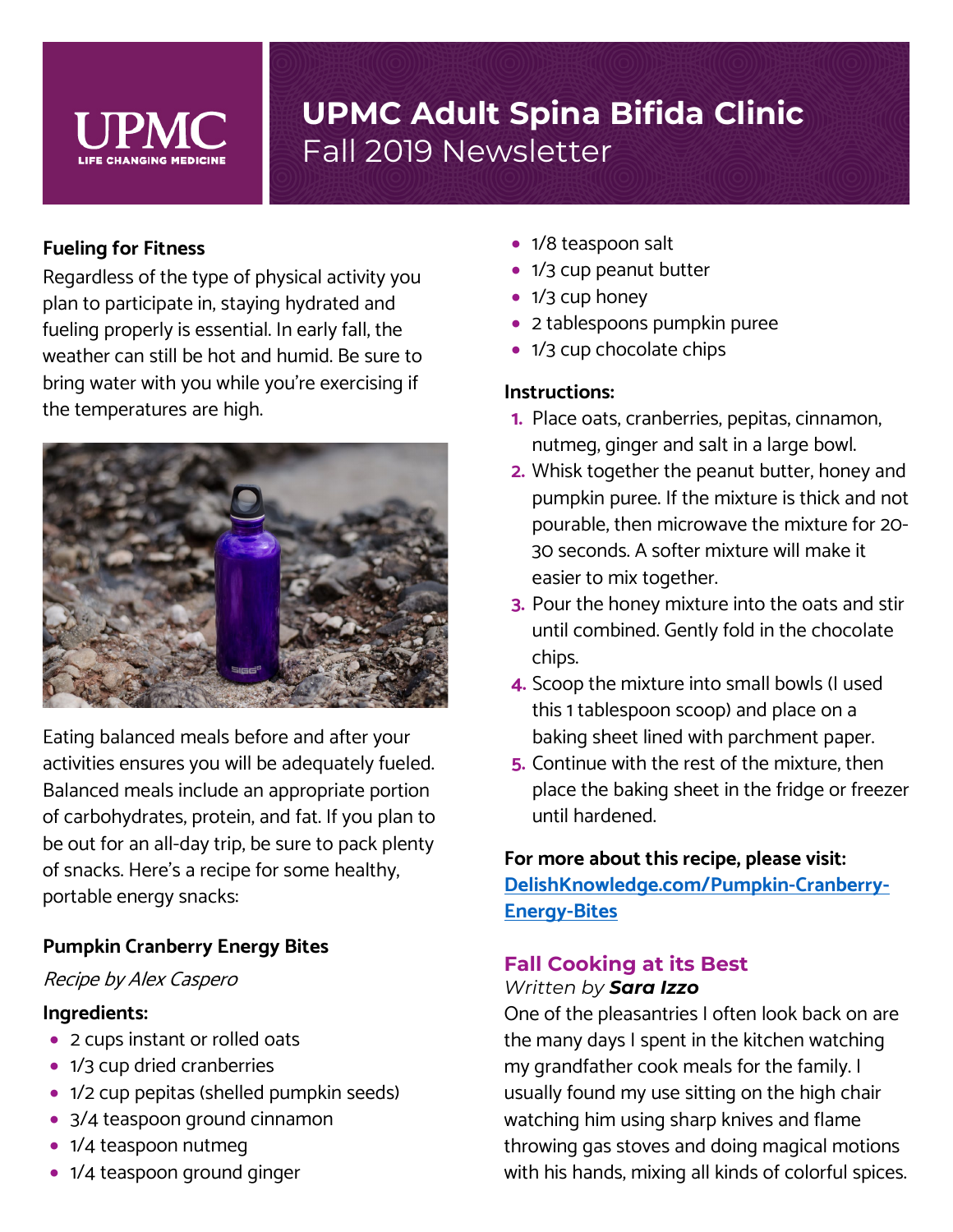Recently I noticed myself using similar methods, but with fewer guests at the table, I discovered new ways to use my slow cooker. Slow cooker recipes often suggest typical meals like beef or chicken stews, which I enjoy.

Cornish hens are often overlooked. Found in your local freezer section and reasonably priced, Cornish hens are a great source of protein. They are a wonderful substitute for a holiday bird like a turkey or a whole chicken but they're also perfect for a chilly Saturday evening at home. Crispy skin isn't usually experienced with a slow cooker but you'd be surprised to find that you can get the same crispy texture you'd have with an oven or rotisserie. The key is to dry the skin and the inside of the bird as much as you can with paper towels and using an aluminum foil rack you can make yourself. This method allows the fat from the bird to render and keeps the bird nice and juicy while the skin gets thin and crispy. No extra oils or fat is needed, which keeps this extremely healthy and delicious.

### **Foil Rack Directions:**

- Use heavy duty foil, as this works best.
- Cut 1 arm length sheet of aluminum foil for each hen.
- Roll or twist foil longways and loosely. Curve the foil into a round circular tube molding the ends together. It should look like a large donut that is small enough for the hen to sit on top without touching the bottom of the slow cooker.

#### **Crispy Slow Cooker Cornish Hens** (1-2 servings)

- 1 Cornish hen
- $\frac{1}{4}$  tsp each herbs of your choice (rosemary, thyme, oregano)
- $\frac{1}{2}$  tsp sea salt
- $\frac{1}{4}$  black pepper
- $\bullet$   $\frac{1}{4}$  tsp each onion powder and garlic powder
- **1.** Combine all seasonings in a small bowl and set aside. Place the foil rack in the slow cooker that is turned off and not plugged in.
- **2.** Using clean hands, dry the hen thoroughly with paper towels. Remember to dry the inside as well. Repeat the process until no wet spots are left on your paper towel.
- **3.** Once dried, begin to sprinkle the reserved seasonings under the skin of the breast and inside of the bird, then season the bottom and the top.
- **4.** Place the hen on the foil rack that is inside the slow cooker. Cover with the lid and set on low for 5 hours. If using 2 hens, leave in for 8 hours.
- **5.** Pair this delicious meal with your favorite fall vegetables, like squash or my favorite spicy honey carrots. This recipe is found in our Spring newsletter.

This recipe is great for whole chicken or an entire turkey breast. Just adjust the amount of seasonings and the foil.

\*Be sure the lid can fit securely when using any elevating rack in the slow cooker.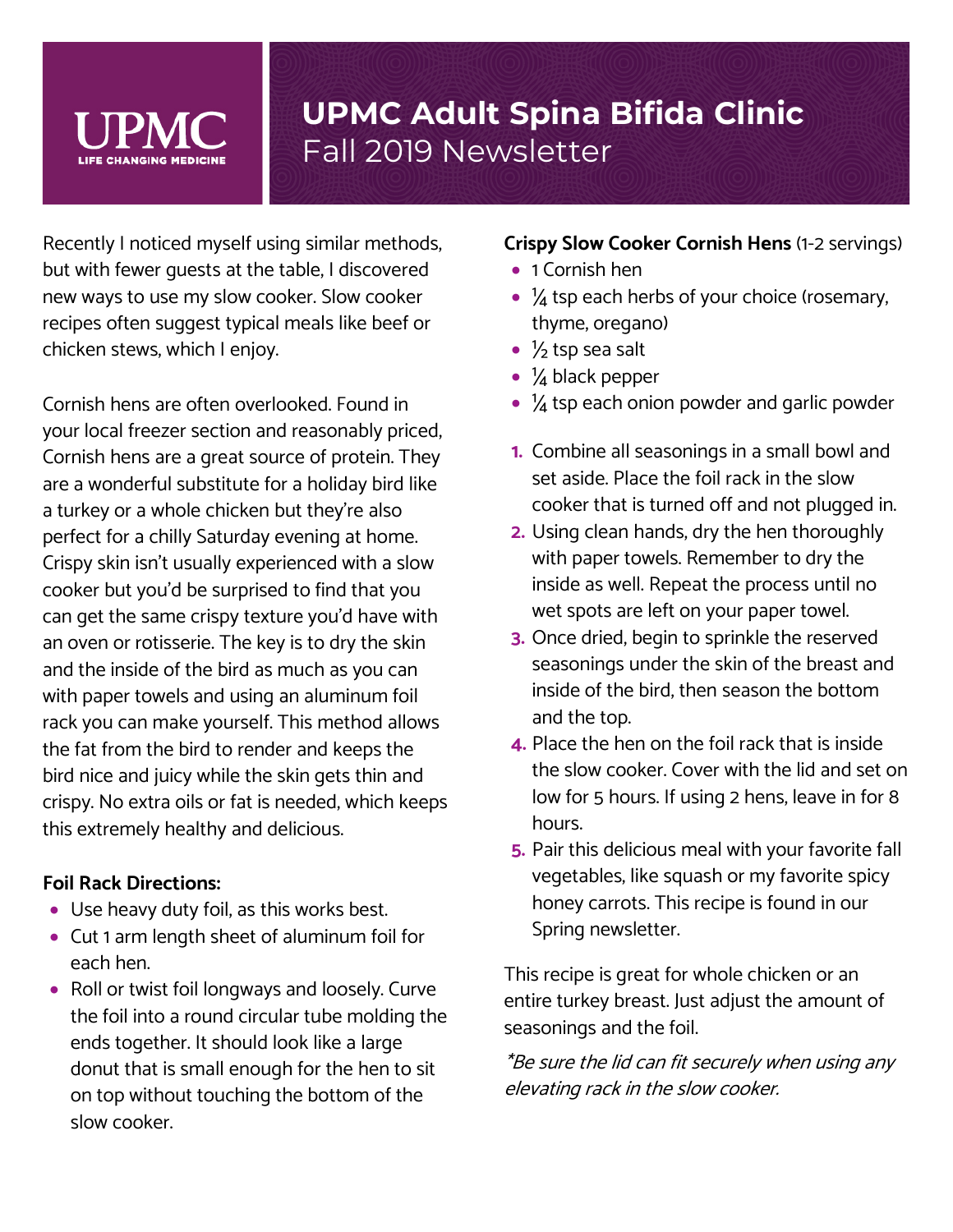

### **"Preventing Falls in Fall"** *Written by Monica Still, RN, BSN*

It's autumn. The weather turns colder, the nights get longer, and our thoughts turn towards the coming Winter months. And then there's me. I don't just think of Fall; I think about *falls*. I worry that this might be the year that I take a tumble that ends up putting me in the hospital and rehab. The good news is that there are precautions that all of us can take to prevent falls. Here are some helpful things you can do:

- Make sure your indoor pathways aren't cluttered and that all rugs are securely in place on the floor. It's very easy to slide on a throw rug placed on a hardwood floor or trip over one on a carpet.
- Make sure your sidewalks are clear of ice, snow and even wet leaves. Having enough light illuminating your path is another great way to help prevent falling.
- Use the handrails on stairways (indoors and out), or a grab rail near a single step.
- Use a cane or walker if your doctor has recommended it.
- If you take medicines that make you sleepy or dizzy, try timing your medicine for a time when you don't have to be up and moving around. Don't wait until the last second to use the bathroom.
- Handheld showers, showerchairs, tub transfer benches, non-skid bath mats, and handrails are all great ways to keep yourself safe while taking care of your needs.

Fall prevention is not just for people who walk. Wheelchair users are also at risks for falls. If you are a wheelchair user, you should not assume that the person helping you with your transfer has locked your wheelchair brakes. Some other ways to prevent falls from your wheelchair include to avoid leaning forward and tipping yourself out of the wheelchair, moving footrests out of the way to avoid tripping on them during transfers, not overreaching for an object, and avoiding being too far forward on the seat. If you use a power wheelchair, make sure that it is turned off before transferring. Be sure to keep the cord out of your way when charging it.

Unfortunately, even with taking every precaution, it is possible to still fall. Having a medical alert device is a good way to get help if the worst happens. There are many different types of devices and some state programs or insurance may pay for the cost. If you don't have a medical alert device, try to keep your cell phone with you. If you fall, try to keep calm and seek medical help if needed. I hope these tips help you have a safe Fall without any falls.

### **ICE – In Case of Emergency**

#### *Written by Rachel Young, CRNP*

Do you have a way to communicate to first responders about your medical history? If you have a smart phone, the ICE or "in case of emergency" tool is available to let emergency responders access your medical information through your phone, even if there is a locked phone screen. Take a moment to check out **[this](https://www.huffpost.com/entry/android-iphone-emergency-contact-ice_l_5ce2e6aee4b075a35a2b9250)**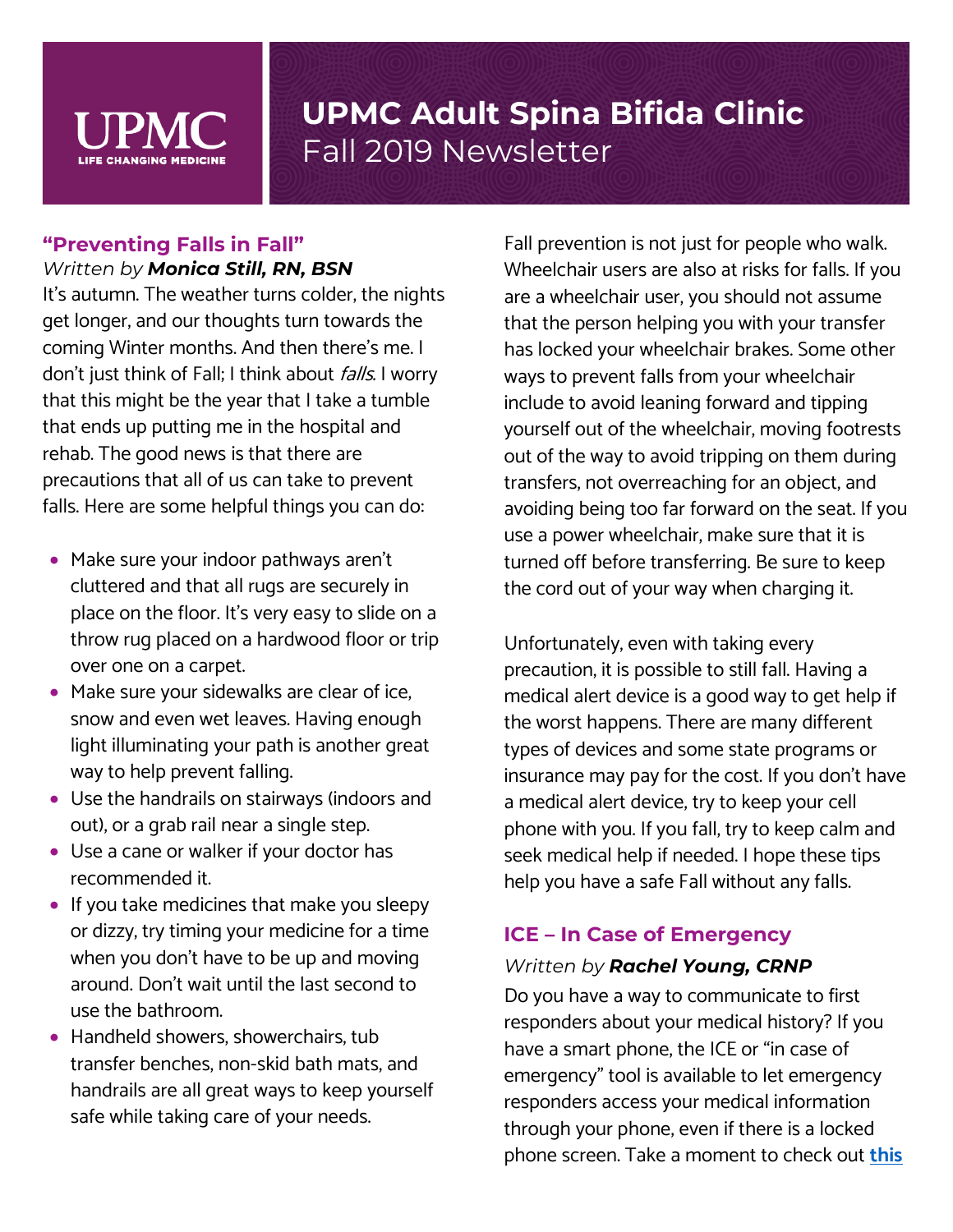

**[article on HuffPost.com](https://www.huffpost.com/entry/android-iphone-emergency-contact-ice_l_5ce2e6aee4b075a35a2b9250)** that explains how to set up this feature on Android and Apple iOS devices.



### **Upcoming Events at Spina Bifida Association of Western Pennsylvania**

Some of the upcoming SBAWP events include:

- **Adult Retreat - [September 27-29, 2019](https://sbawp.org/events/adult-retreat-september/)**
- **[Youth/Teen Retreat](https://sbawp.org/events/youth-teen-retreat-october-4-6/) - October 4-6, 2019**
- **6th [Annual Girlfriends for Good Purse Bash](https://sbawp.org/events/girlfriends-for-good-purse-bash/) - [Nov 9, 2019](https://sbawp.org/events/girlfriends-for-good-purse-bash/)**

For more information, please visit **[www.sbawp.org](http://www.sbawp.org/)**.

#### **Tools for Techies and Gadget Lovers**  *Written by Darcie Ilg, PA-C*

Whether you are planning a trip to another country, or just a day out around your local town, predicting the accessibility of your destination can be challenging. **WHEELMAP** is a worldwide map created for finding wheelchair accessible places. It uses a 3-color system to rate the accessibility of streets and buildings. It is an evolving and growing resource and you can even update it yourself. Currently, almost 600,000 worldwide public places are on the map and about 300 new places are added daily.

In addition to the website, **[Wheelmap.org](https://wheelmap.org/)**, you can also find this map on the app available for iOS, Android, and Windows Phones.



#### **Guidelines for the Care of People with Spina Bifida: What You Need to Know** *Written by Brad Dicianno, MD*

In previous newsletters, we mentioned the new "Healthcare Guidelines" which were published in October, 2018. In this and upcoming newlsetters, we will highlight one of the sections in the guidelines and tell you what you need to know. In this issue, we are highlighting "Care Coordination." Care coordination means that your spina bifida clinic and your primary care provider help you with organization of the health care services you are receiving. You can play an important role in this process by doing the following:

**1. Understand your insurance.** Know the company who provides your insurance and the name of your insurance plan. Know how to contact them and carry information, like a wallet card, with you at all times.